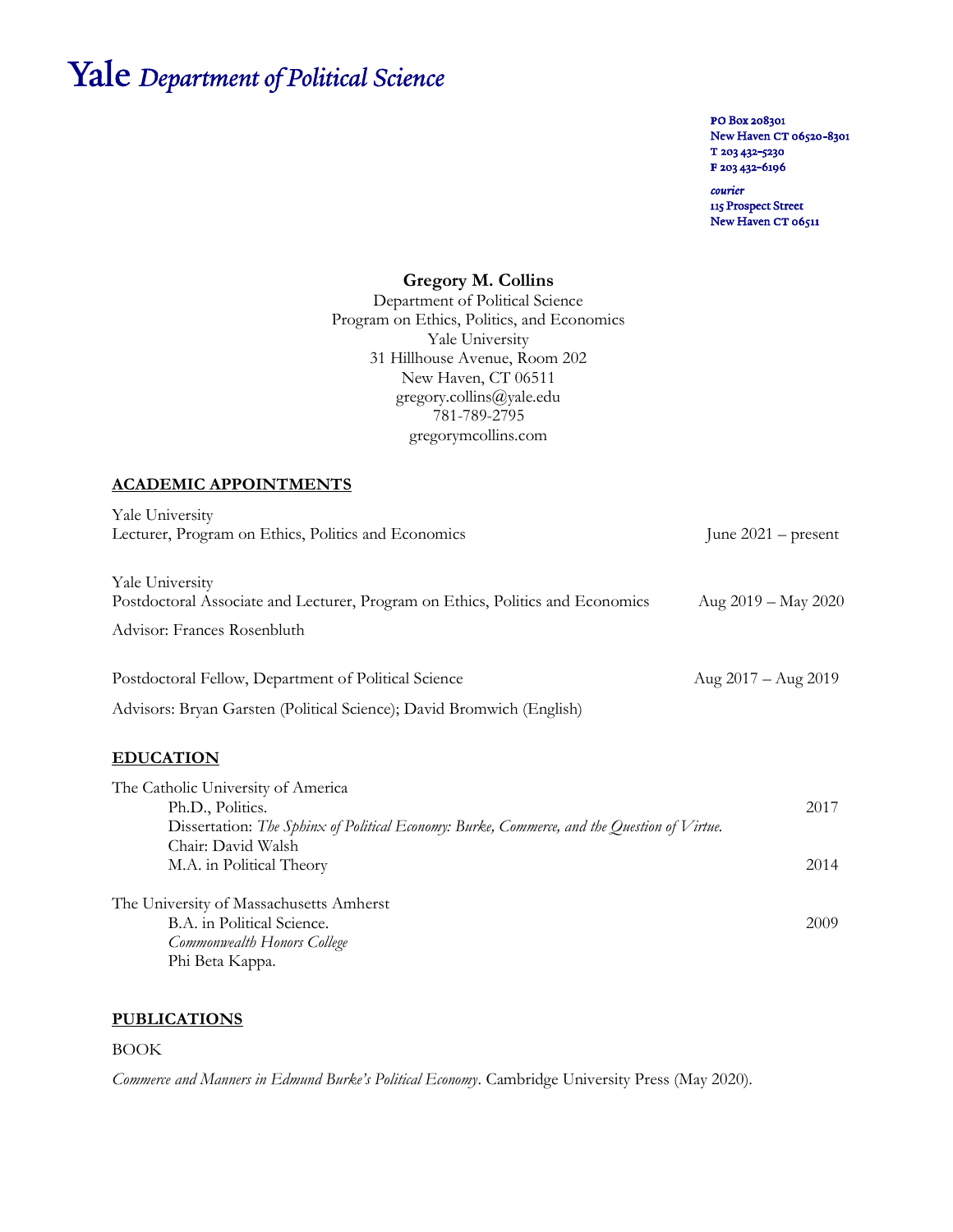Reviewed (or reviews forthcoming) in *The Wall Street Journal*, *Review of Politics*, *Intellectual History Review*, *National Review*, *Journal of the History of Economic Thought*, *European Journal of the History of Economic Thought*, *Modern Age*, *Law & Liberty*, *The American Conservative*, *The Independent Review*, *The Interim*, *Dublin Review of Books*, *University Bookman*, *Humanitas*, *VoegelinView*. Symposia (forthcoming): *Cosmos + Taxis*; *Political Science Reviewer*; *Perspectives on Political Science*.

#### REFEREED JOURNAL ARTICLES

"Adam Smith on the Navigation Acts and the Anglo-American Imperial Relationship." *History of Political Thought* (forthcoming).

"Spontaneous Order and Civilization." *Philosophy & Social Criticism* (forthcoming).

"Telos and Markets." *Journal of Markets & Morality* 24 (2001): 39-53.

"Edmund Burke on Slavery and the Slave Trade." *Slavery & Abolition* 40 (2019): 494-521.

"The Limits of Mercantile Administration: Adam Smith and Edmund Burke on Britain's East India Company." *Journal of the History of Economic Thought* 41 (2019): 369-92.

"Burke, Strauss, and the Straussians." *Perspectives on Political Science* 48 (2019): 192-209.

- "Beyond Politics and Natural Law: The Anticipation of New Originalist Tenets in the Constitutional Thought of Frederick Douglass." *American Political Thought* 6 (2017): 574-609.
- "Edmund Burke on the Question of Commercial Intercourse in the Eighteenth Century." *Review of Politics* 79 (2017): 565-95.

#### SYMPOSIA, BOOK CHAPTERS, BOOK REVIEWS, AND ADDITIONAL ARTICLES

Book symposium response. *Commerce and Manners in Edmund Burke's Political Economy*, *Cosmos + Taxis* 9 (2021): 57-75.

"The Complexity of Society, the Displacement of Voluntary Associations, and the Growth of the State." *The Political Philosophy of Taxation: A History from the Enlightenment to the Present* (forthcoming).

"Bipartisan Burke." *National Review*. December 3, 2020.

"A Reply to Daniel I. O'Neill." *Slavery & Abolition* 41 (2020): 1-12.

"Burke's Foundations of Prosperity." *National Affairs* 44 (Summer 2020): 159-72.

"Burke's Political Economy Reconsidered." *Law & Liberty*. November 21, 2019.

*Old Whigs: Burke, Lincoln, and the Politics of Prudence*, by Greg Weiner. *Modern Age* 62 (2020): 55-58.

*Edmund Burke & the British Empire in the West Indies: Wealth, Power, & Slavery*, by P.J. Marshall. *Studies in Burke and His Time* 29 (2020): 106-16.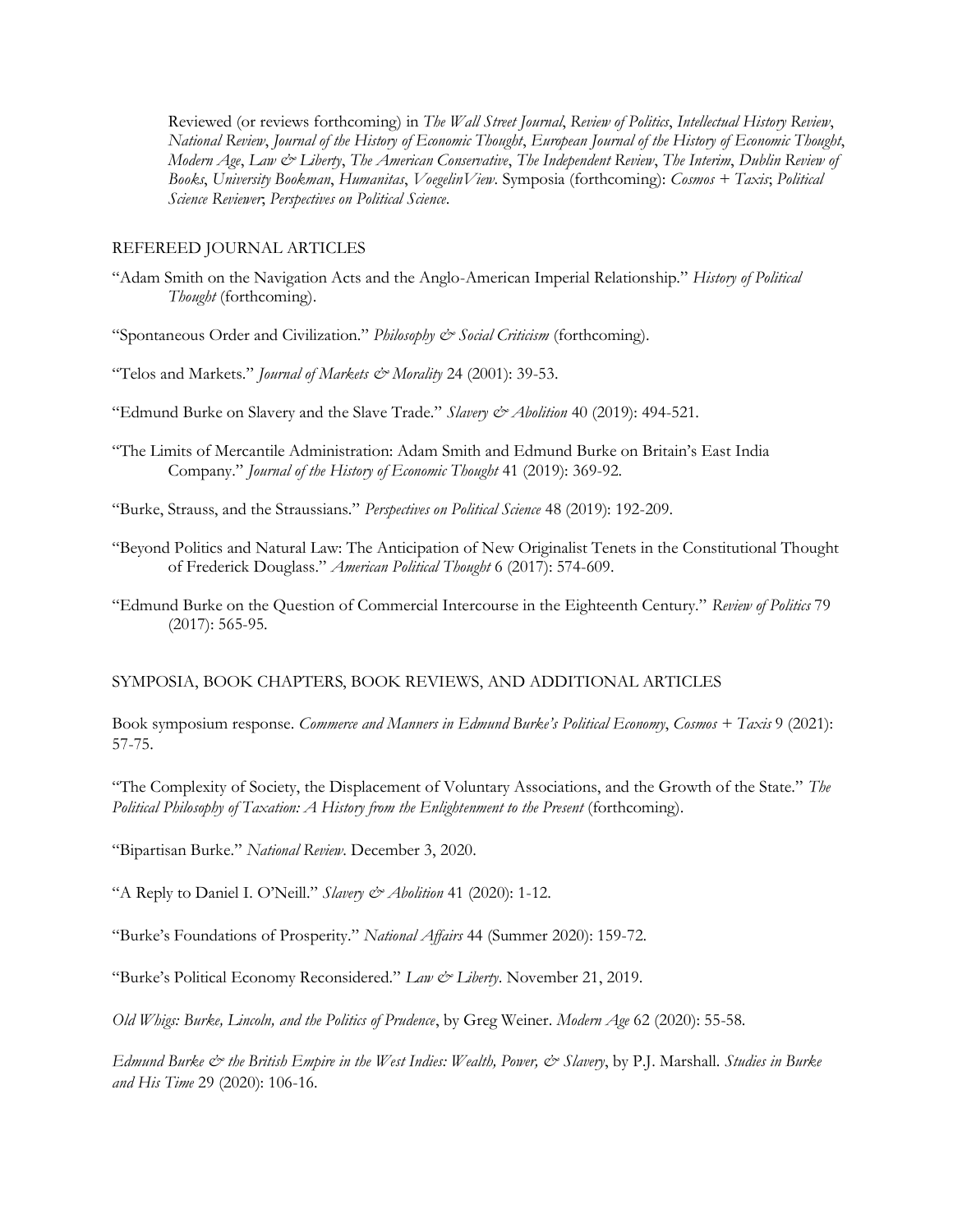*Inventing the Market: Smith, Hegel, and Political Theory*, by Lisa Herzog. *The Owl of Minerva* 46 (2015): 137-145.

## **PUBLICATIONS UNDER REVIEW OR IN PROGRESS**

*The Idea of Civil Society in African-American Political and Social Thought.* Book manuscript. In progress.

"*Doux Commerce* and the Art of Statecraft." Under review.

"Philosophy, the *Assignats*, and the French Revolution." *The Palgrave Handbook of Philosophy and Money*. In progress.

#### **UNIVERSITY TEACHING EXPERIENCE**

Yale University (instructor):

Classics of Ethics, Politics, and Economics: The Intellectual Origins of Liberalism and Conservatism (Spring 2022)

Classics of Ethics, Politics, and Economics: African-American Perspectives (Spring 2020, Fall 2021) Constitutional Law and Business Ethics (Fall 2020, Fall 2021)

Individual Reading for Majors: Well-Being Economics: Diagnosing the Problems of Modern American Capitalism (advisor) (Fall 2020)

Classics of Ethics, Politics, and Economics: Conceptions of Freedom from Antiquity to Today (Spring 2020) Capitalism, Commodification, and Business Ethics (Fall 2019, Spring 2022)

CUA (TA):

POL 363: Politics of the Sixties POL 101: Introduction to American Politics POL 363: Politics of the Sixties POL 101: Introduction to American Politics POL 401: Mass Media and American Politics POL 316: The United States Congress

#### **INVITED TALKS AND PANELS**

| "Commerce and Manners in Edmund Burke's Political Economy."<br>Mar 2021                          |          |
|--------------------------------------------------------------------------------------------------|----------|
| Center for the Study of Representative Institutions, Yale University.                            |          |
| "Telos and Markets." Annual Calihan Lecture.                                                     | Jan 2021 |
| The Acton Institute.                                                                             |          |
| "Manners and Markets: Edmund Burke on the Moral Foundations of Commercial Activity."<br>Oct 2020 |          |
| The Department of Politics, Busch School of Business, and Institute for Human                    |          |
| Ecology, The Catholic University of America.                                                     |          |
| "The Limits of the Invisible Hand and <i>Doux Commerce.</i> "<br>Feb 2020                        |          |
| Adam Smith Program, George Mason University.                                                     |          |
| Oct 2019<br>"Ethics, Markets, and the Limits of the Intellect."                                  |          |
| Colloquium and Seminar, Ashbrook Center, Ashland University.                                     |          |
| Mar 2019<br>"Adam Smith and Edmund Burke on Commerce, Virtue, and the Limits of Empire."         |          |
| Scholars Workshop, Abigail Adams Institute (Cambridge, MA).                                      |          |
| "What Edmund Burke Can Teach You About Market Economies."<br>Feb 2019                            |          |
| Seminar, Political Economy Project, Dartmouth College.                                           |          |
| "The Restlessness Between Classical Liberalism and Conservatism."                                | Jan 2019 |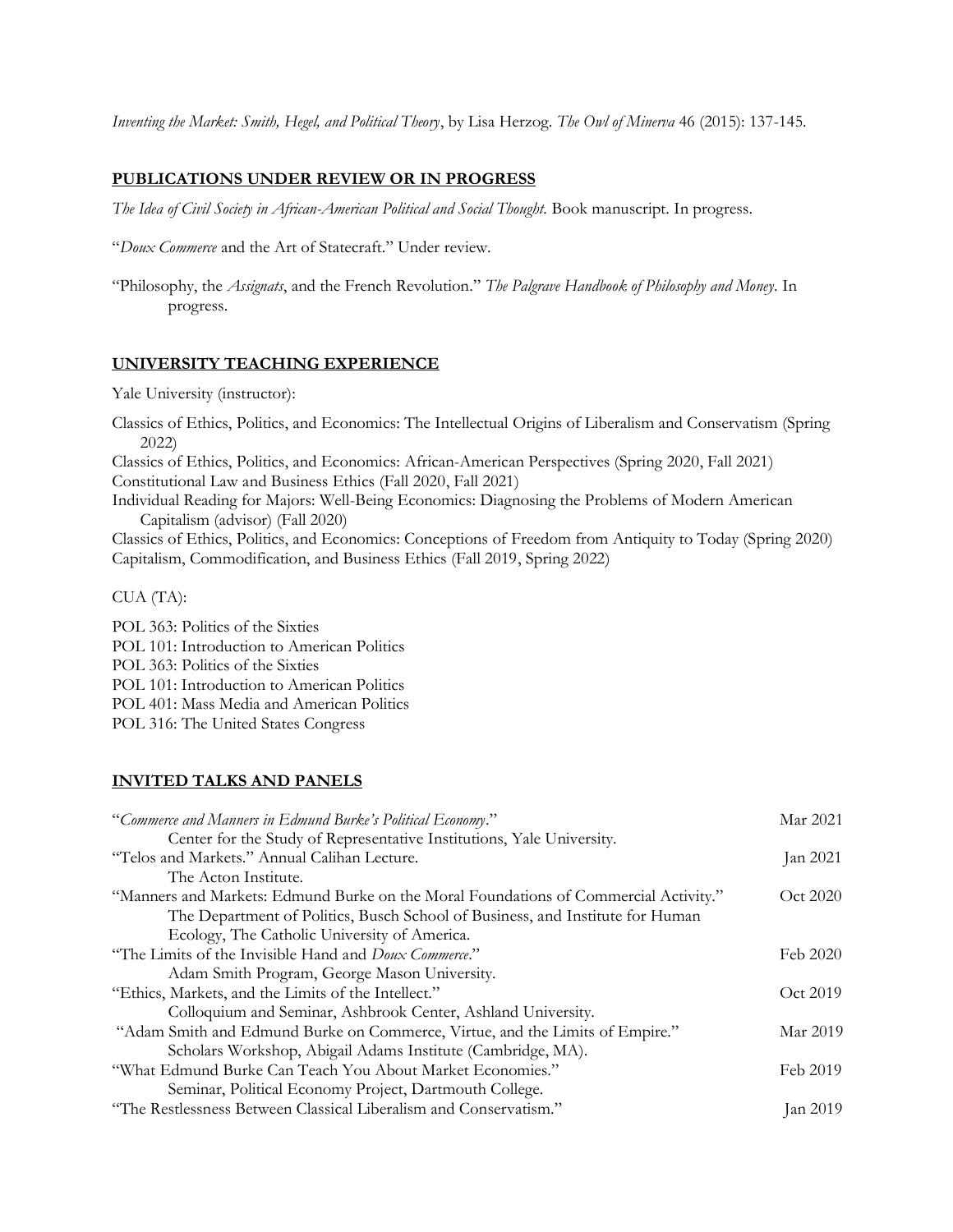| Workshop, Center for the History of Political Economy, Duke University.<br>"Edmund Burke on Commerce, Virtue, and Civilization."<br>Phronesis Luncheon Series, Elm Institute (New Haven, CT).                | Oct 2018         |
|--------------------------------------------------------------------------------------------------------------------------------------------------------------------------------------------------------------|------------------|
| <b>INVITED PARTICIPATION IN ACADEMIC SEMINARS/COLLOQUIA</b>                                                                                                                                                  |                  |
| "American Constitutionalism."                                                                                                                                                                                | <b>July 2017</b> |
| Summer Institute, The Jack Miller Center.                                                                                                                                                                    |                  |
| "Liberty and Liberal Education."                                                                                                                                                                             | Apr 2017         |
| Colloquium, Intercollegiate Studies Institute.                                                                                                                                                               |                  |
| "The Scottish Enlightenment."                                                                                                                                                                                | Apr 2016         |
| Colloquium, Intercollegiate Studies Institute.                                                                                                                                                               |                  |
| "Thinking About the Economy: Institutional, Moral and Social Dimensions."<br>Seminar, Elm Institute.                                                                                                         | Aug 2015         |
| <b>SELECTED CONFERENCE PRESENTATIONS</b>                                                                                                                                                                     |                  |
| <b>PAPERS</b>                                                                                                                                                                                                |                  |
| "The Idea of Civil Society in the Political and Social Thought of African-American Women."<br>To be presented at The 53rd Annual Meeting of the Northeastern Political Science<br>Association in Boston, MA. | Nov 2021         |
| "Molding the Legal Mind of Frederick Douglass: Lysander Spooner, William Goodell, and the                                                                                                                    |                  |
| Origins of Constitutional Abolitionism."                                                                                                                                                                     | Nov 2019         |
| Presented at The 51st Annual Meeting of the Northeastern Political Science                                                                                                                                   |                  |
| Association in Philadelphia, PA.                                                                                                                                                                             |                  |
| "Adam Smith's Split Mind on Free Trade: The Curious Case of the Navigation Acts."                                                                                                                            | Apr 2019         |
| Presented at The 2019 Annual Meeting of the New England Political Science                                                                                                                                    |                  |
| Association in Portland, ME.                                                                                                                                                                                 |                  |
| "Edmund Burke, William Wilberforce, and Slavery."                                                                                                                                                            | Nov 2018         |
| Presented at The 50th Annual Meeting of the Northeastern Political Science Association                                                                                                                       |                  |
| in Montreal, Canada.                                                                                                                                                                                         |                  |
| "Adam Smith and Edmund Burke on Britain's East India Company."                                                                                                                                               | Aug 2018         |
| Presented at The 114th Annual Meeting of the American Political Science Association in                                                                                                                       |                  |
| Boston, MA.                                                                                                                                                                                                  |                  |
| "Toward a Strauss-Burke Synthesis."                                                                                                                                                                          | Apr 2018         |
| Presented at The 76th Annual Meeting of the Midwest Political Science Association                                                                                                                            |                  |
| Conference in Chicago, IL.                                                                                                                                                                                   |                  |
| "Burke's Unconventional Historiography of Commercial Development."                                                                                                                                           | Sept 2017        |
| Presented at The 113 <sup>th</sup> Annual Meeting of the American Political Science Association in                                                                                                           |                  |
| San Francisco, CA.                                                                                                                                                                                           |                  |
| "Beyond Politics and Natural Law: The Anticipation of New Originalism in Frederick Douglass"<br>Constitutional Theory."                                                                                      | Nov 2017         |
| Presented at The 48 <sup>th</sup> Annual Meeting of the Northeastern Political Science Association                                                                                                           |                  |
| in Boston, MA.                                                                                                                                                                                               |                  |
| "Edmund Burke on Free Trade, Adam Smith, and American Taxation."                                                                                                                                             | Sept 2016        |
| Presented at The 112 <sup>th</sup> Annual Meeting of the American Political Science Association                                                                                                              |                  |
| in Philadelphia, PA.                                                                                                                                                                                         |                  |
| "An Inquiry Into Hegel's Understanding of Adam Smith's Division of Labor."                                                                                                                                   | Nov 2014         |
| Presented at The 46 <sup>th</sup> Annual Meeting of the Northeastern Political Science Association                                                                                                           |                  |
| in Boston, MA.                                                                                                                                                                                               |                  |
| "An Inquiry Into Hayek's Understanding of the Relationship Between Knowledge and Progress."                                                                                                                  | Aug 2014         |
| Presented at The Mont Pelerin Society biennial meeting in Hong Kong.                                                                                                                                         |                  |
|                                                                                                                                                                                                              |                  |

# PANELS ORGANIZED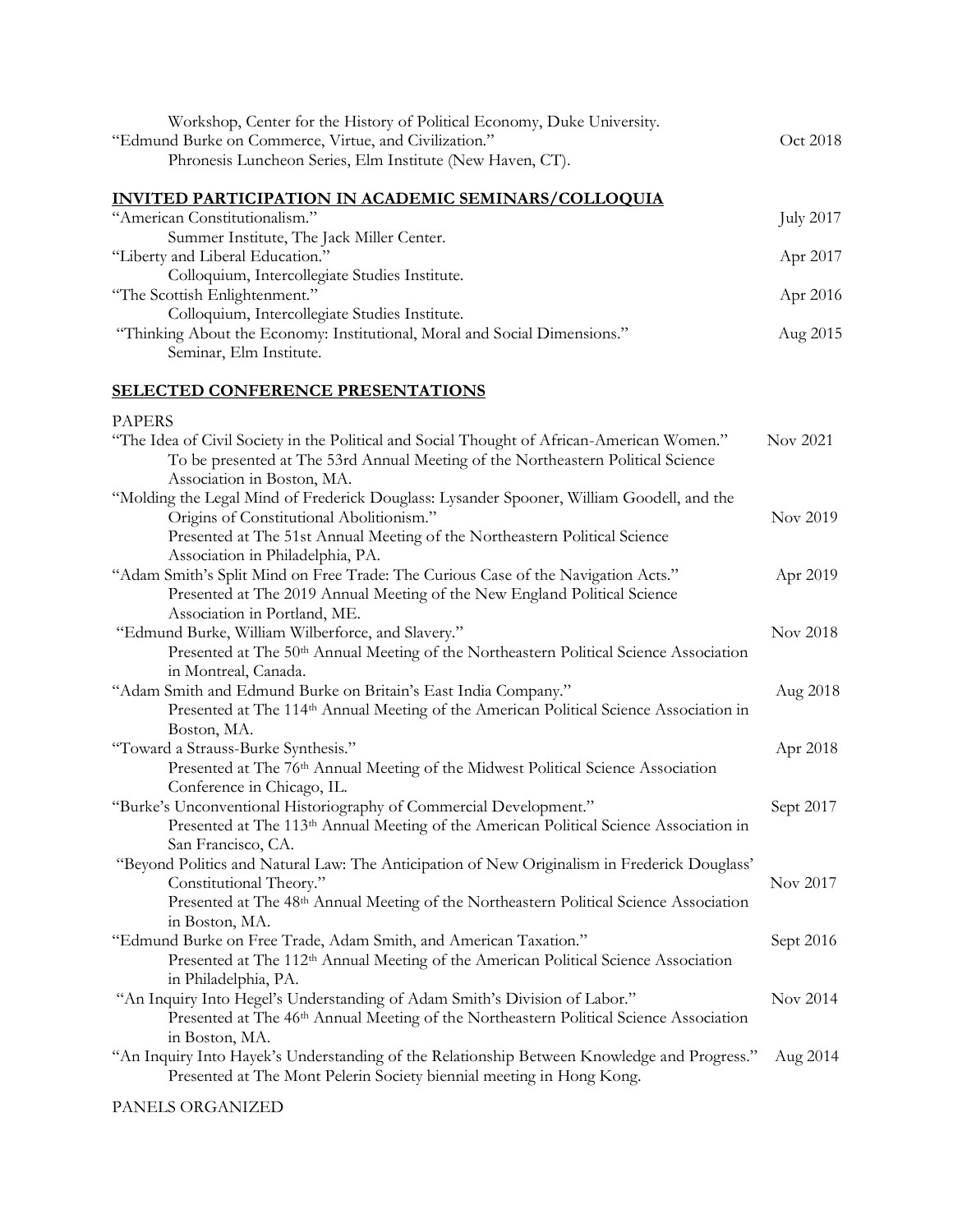| Author Meets Critics: Commerce and Manners in Edmund Burke's Political Economy.                       | Sept 2020 |
|-------------------------------------------------------------------------------------------------------|-----------|
| Presented at The 116 <sup>th</sup> Annual Meeting of the American Political Science                   |           |
| Association (Zoom).                                                                                   |           |
| "Political Theory of Slavery and Abolition." (Chair)                                                  | Aug 2019  |
| Presented at The 115 <sup>th</sup> Annual Meeting of the American Political Science                   |           |
| Association in Washington, D.C.                                                                       |           |
| "Perspectives on Leo Strauss and Edmund Burke." (Chair)                                               | Sept 2018 |
| Presented at The 114 <sup>th</sup> Annual Meeting of the American Political Science Association       |           |
| in Boston, MA.                                                                                        |           |
| "Burke in the Age of Trump." (Chair)                                                                  | Nov 2017  |
| Presented at The 49 <sup>th</sup> Annual Meeting of the Northeastern Political Science Association in |           |
| Philadelphia, PA.                                                                                     |           |
| <b>DISCUSSANT</b>                                                                                     |           |
| "Populism in America and the World."                                                                  | Sept 2019 |
| Presented at The 115 <sup>th</sup> Annual Meeting of the American Political Science Association       |           |
| in Washington, D.C.                                                                                   |           |
| "Revisiting the Elements of Republicanism."                                                           | Apr 2019  |
| Presented at The 77 <sup>th</sup> Annual Meeting of the Midwest Political Science Association         |           |
| in Chicago, IL.                                                                                       |           |
| "Challenging and Extending Voegelin's Account."                                                       | Aug 2017  |
| Presented at The 113 <sup>th</sup> Annual Meeting of the American Political Science Association in    |           |
| San Francisco, CA.                                                                                    |           |
|                                                                                                       |           |

# **SELECTED ACADEMIC HONORS, AWARDS, AND GRANTS**

| Complete list available upon request.                                   |                         |
|-------------------------------------------------------------------------|-------------------------|
| Novak Award, The Acton Institute                                        | Sept 2020               |
| Humane Studies Fellowship                                               | May 2017                |
| Winner, Leonard P. Liggio Memorial Fellowship, The Philadelphia Society | Feb 2017                |
| Human Ecology Graduate Fellowship                                       | Sept 2016               |
| Calihan Academic Fellowship                                             | Aug 2016                |
| Thomas W. Smith Fellowship                                              | Aug 2016                |
| Richard M. Weaver Fellowship                                            | Aug $2015 -$ Aug $2016$ |
| Calihan Travel Grant                                                    | Oct 2015                |
| Publius Fellowship                                                      | June/July 2014          |
| Honorable Mention, Hayek Essay Contest, Mont Pelerin Society            | Summer 2014             |
|                                                                         |                         |

# **UNIVERSITY AND PROFESSIONAL SERVICE**

| Organizer, Summer Book Club of the Program on Ethics, Politics, and Economics,               | June-Aug $2021$ |
|----------------------------------------------------------------------------------------------|-----------------|
| Yale University.                                                                             |                 |
| Organizer, Summer Book Club of the Program on Ethics, Politics, and Economics,               | June-Aug 2020   |
| Yale University                                                                              |                 |
| Participant, "Transgender 101."                                                              | June $2019$     |
| Office of Diversity & Inclusion, Yale University                                             |                 |
| Participant, "Creating an Inclusive Workplace for Transgender and Non-binary Colleagues."    | June 2019       |
| Office of Diversity & Inclusion, Yale University                                             |                 |
| Panel Organizer, "Publishing Your Article: A Conversation with Journal Editors in the Social |                 |
| Sciences."                                                                                   | May 2019        |
| Center for Teaching and Learning, Yale Postdoctoral Association, Yale University             |                 |
|                                                                                              |                 |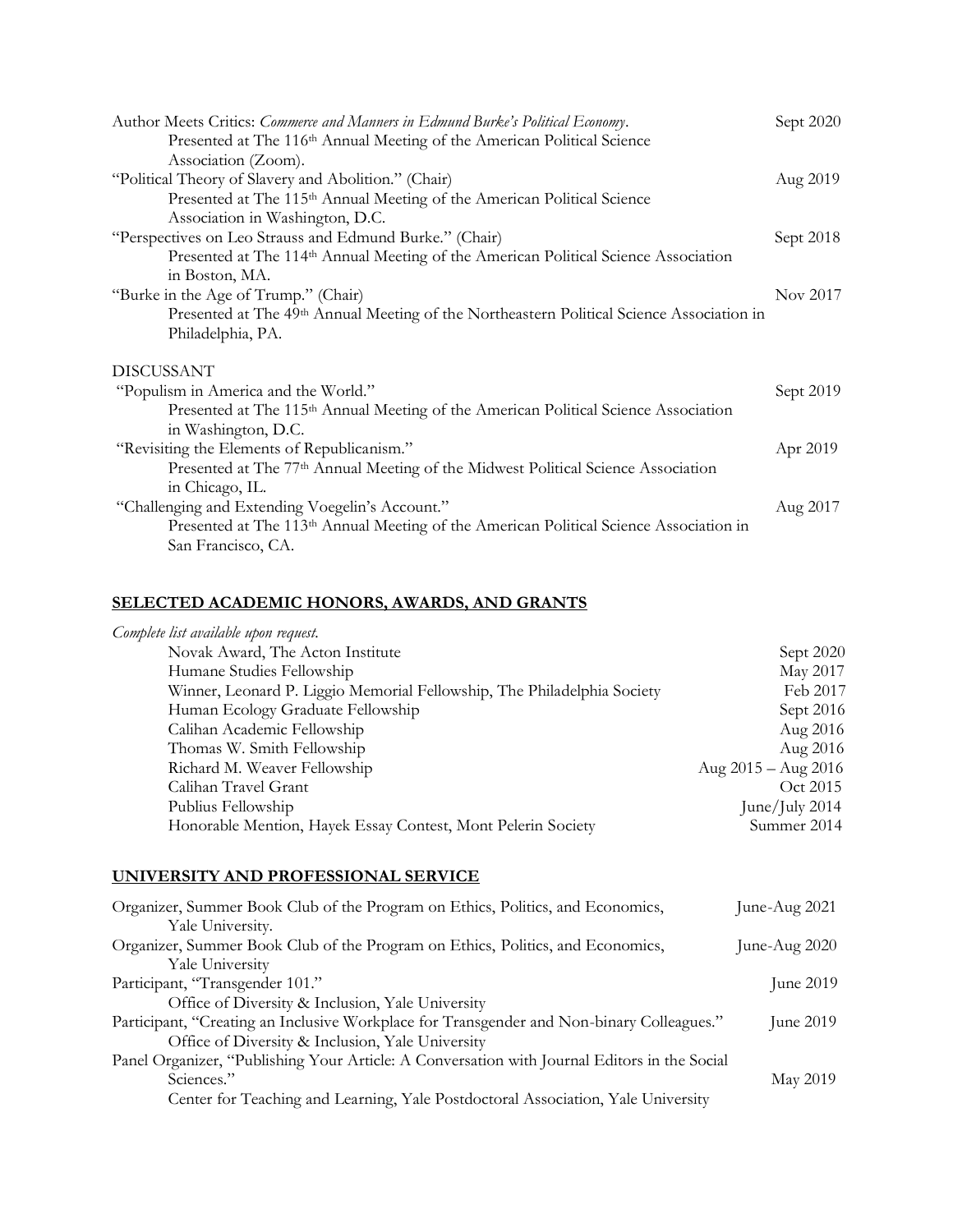| Discussant, "How To Survive Graduate School."                                                 | Apr 2019             |
|-----------------------------------------------------------------------------------------------|----------------------|
| Presented at The 77 <sup>th</sup> Annual Meeting of the Midwest Political Science Association |                      |
| in Chicago, IL.                                                                               |                      |
| Participant, "Creating an Environment of Mutual Respect." Office of Diversity & Inclusion,    | Feb 2019             |
| <b>Yale University</b>                                                                        |                      |
| Member, Community and Networking Committee, Yale Postdoctoral Association                     | $Oct 2018 - present$ |
| Panelist, "Applying to Postdoctoral Fellowships in the Social Sciences and Humanities."       | Sept 2018            |
| Center for Teaching and Learning, Yale University                                             |                      |
| Student Service Award, Graduate Student Association (CUA)                                     | Apr 2015             |
| Student Service Award, Graduate Student Association (CUA)                                     | Apr 2014             |
| Chair of Conferences, Graduate Student Association (CUA)                                      | Sept 2013 – May 2015 |
| Senior Thesis Committee Chair                                                                 |                      |

Henry Kamp, Yale University (semester-long), Spring 2020

Ben Dormus, Yale University (year-long), Fall 2020-Spring 2021; winner of best political philosophy thesis in Department of Political Science.

Manuscript Reviewer: *Review of Politics; American Political Thought*; *History of Political Economy*; *Perspectives on Political Science; Journal of Economic Behavior and Organization; Humanitas; Journal of Value Inquiry; Political Science Reviewer; Journal of the History of Economic Thought.*

# **PROFESSIONAL AFFILIATIONS AND LANGUAGES**

Member, American Political Science Association Member, New England Political Science Association Member, Northeastern Political Science Association Member, Midwest Political Science Association

Languages: Latin (early intermediate), Ancient Greek (early intermediate), Arabic (early intermediate).

# **ACADEMIC REFERENCES**

Frances McCall Rosenbluth Director, Program on Ethics, Politics, and Economics Yale University 31 Hillhouse Avenue New Haven, CT 06511

Phone: 203-436-3693 Email: frances.rosenbluth@yale.edu

Bryan Garsten Department of Political Science Yale University 115 Prospect Street New Haven, CT 06520

Phone: 202-432-5230 Email: bryan.garsten@yale.edu

Steven B. Smith